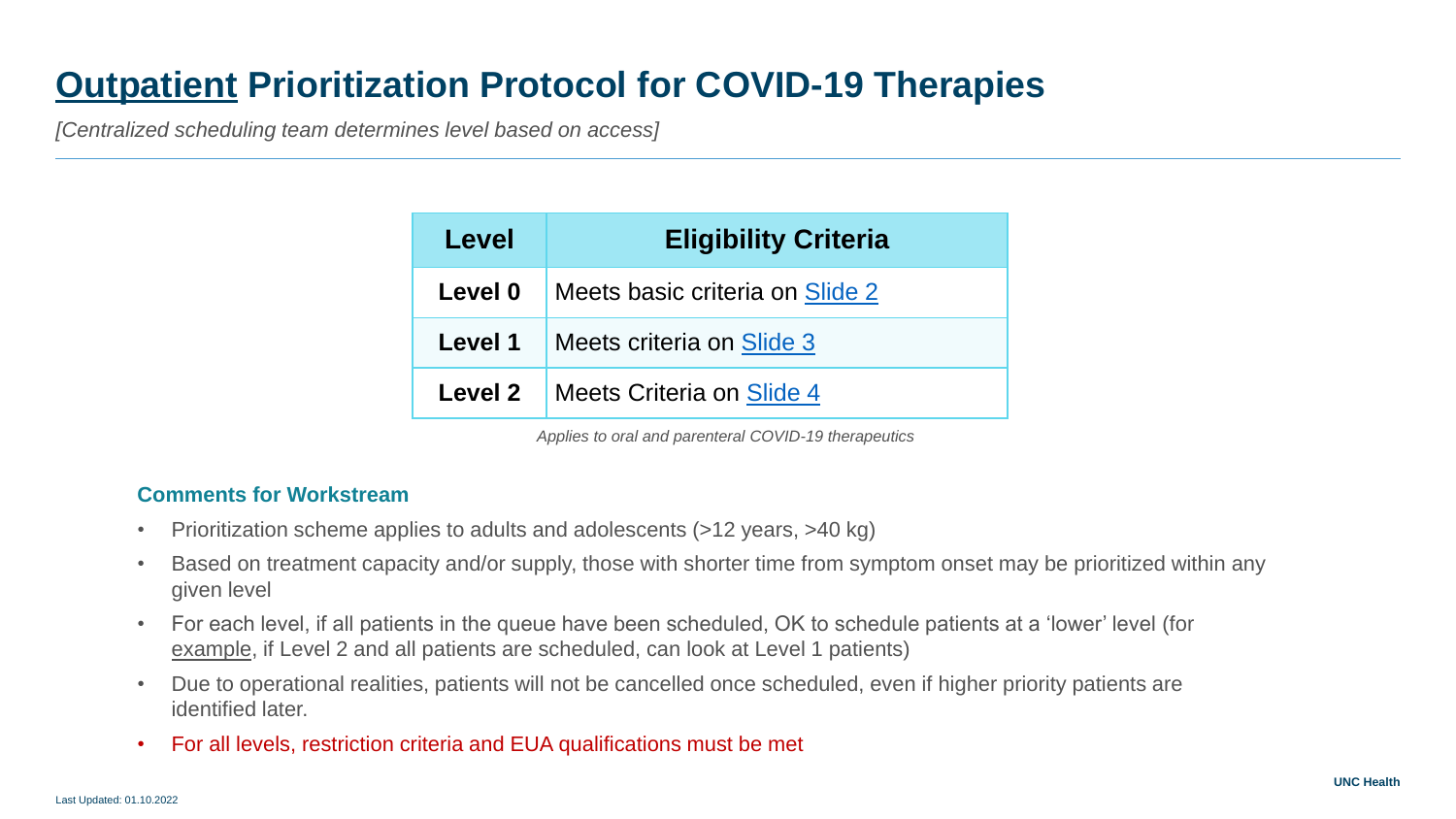## <span id="page-1-0"></span>**Basic Treatment Criteria (Level 0)**

### **Inclusion Criteria –** all must be met

- Confirmed SARS-CoV2 at high-risk for disease progression and/or hospitalization
	- See [definitions](#page-6-0)
- Not currently admitted to an inpatient facility (in other words, is an outpatient)
- 1 or more mild-to-moderate COVID-19 symptom (for example: fever, cough, sore throat, muscle pain, etc.)
- Meets therapeutic agent-specific criteria including days from symptom onset, age, pregnancy status, concomitant medications, etc
	- Sotrovimab [EUA](https://www.fda.gov/media/149534/download) | [UNC Criteria](https://unchcs.intranet.unchealthcare.org/dept/Pharmacy/System%20PT/zCOVID%20Documents/Sotrovimab%20COVID-19%20criteria.pdf)
	- Paxlovid [EUA](https://www.fda.gov/media/155050/download) | [Resource Sheet](https://unchcs.intranet.unchealthcare.org/dept/Pharmacy/System%20PT/zCOVID%20Documents/Paxlovid%20resource%20document.pdf)
	- Molnupiravir [EUA](https://www.fda.gov/media/155054/download) | [Resource Sheet](https://unchcs.intranet.unchealthcare.org/COVID19ResourcesandNews/Documents/TreatmentGuidelines/Molnupiravir.pptx?Web=1)

### **Exclusion Criteria**

• New or increased supplemental oxygen requirements due to COVID-19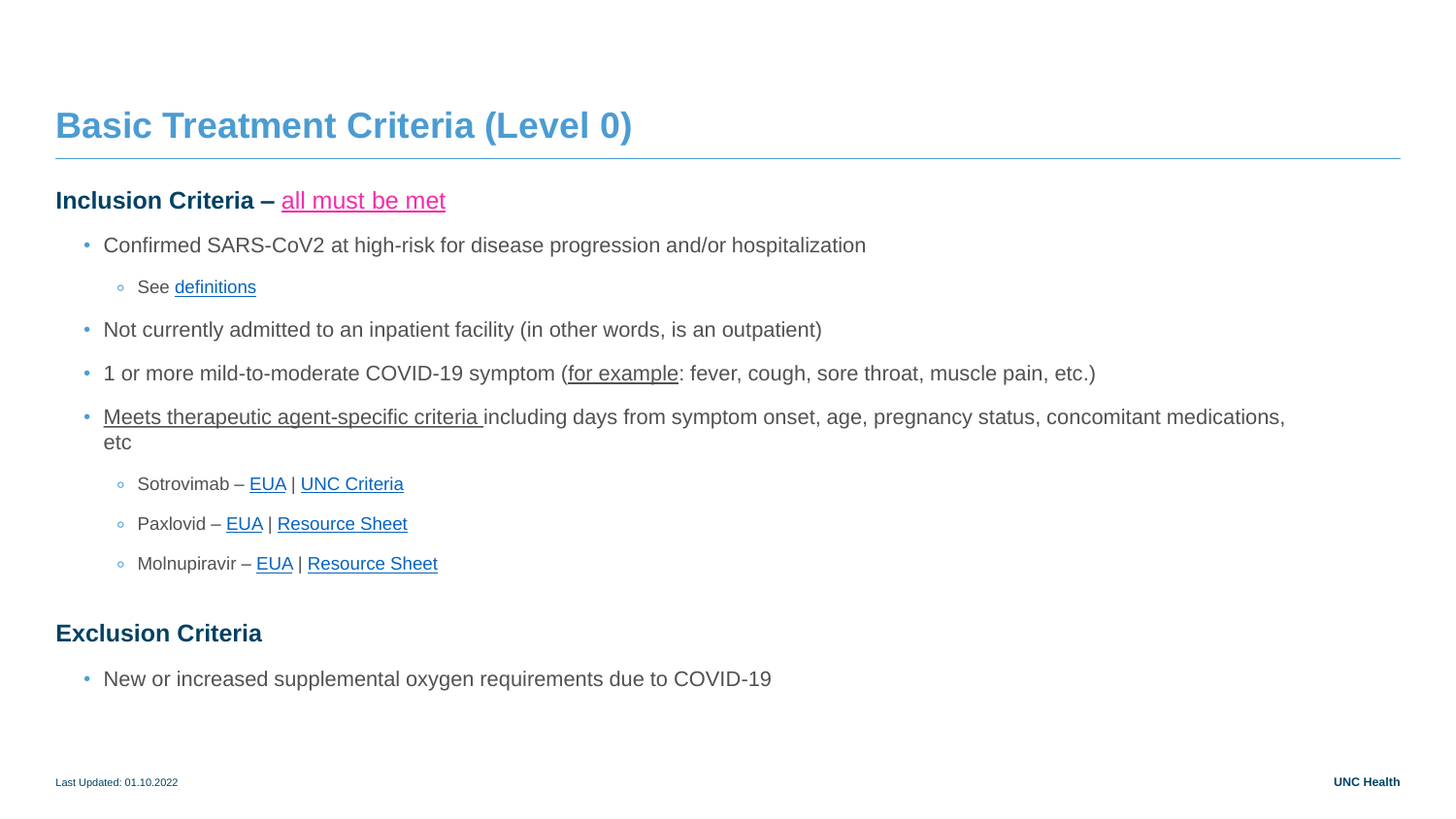## <span id="page-2-0"></span>**Level 1 Criteria**

• Patient is COVID (+) and has 1 or more of the following symptoms: fever, chills, cough, shortness of breath, sore throat, nasal congestion, muscle/body aches

#### **AND**

- Patient falls into 1 of the following categories
	- $\circ$  Age  $\geq 65$  years
	- BMI ≥ 35 kg/m<sup>2</sup> or, **if 12-17 years**, BMI ≥ 95th percentile for age and gender (per [CDC growth charts\)](https://www.cdc.gov/growthcharts/clinical_charts.htm)
	- Diabetes **if** BMI ≥ 30 kg/m<sup>2</sup>
	- Cardiovascular disease or hypertension **if** BMI ≥ 30 kg/m<sup>2</sup>
	- Diagnosis of immunosuppressive disease (for example: cancer [not in remission]; solid organ transplant recipient; HIV w CD4 <200 cells/m<sup>3</sup> )
	- Current (or recent, within 3 months) immunosuppressive therapy (for example: chemotherapy; immunosuppressive biologics, antirejection transplant therapies, TNF blockers; ≥20 mg/day or ≥2 mg/kg/day prednisone or equivalent for ≥ 14 days)
	- Chronic lung disease (for example: COPD, cystic fibrosis, PAH, etc)
	- Pregnant or recent pregnancy (in other words, delivered within last 6 weeks)
	- Neurodevelopmental disorders affecting respiratory function (for example: cerebral palsy)
	- Sickle cell disease
	- Congenital heart disease causing significant hemodynamic compromise
	- Medical-related technological dependence (for example: tracheostomy, gastrostomy, or positive pressure ventilation [not related to COVID-19])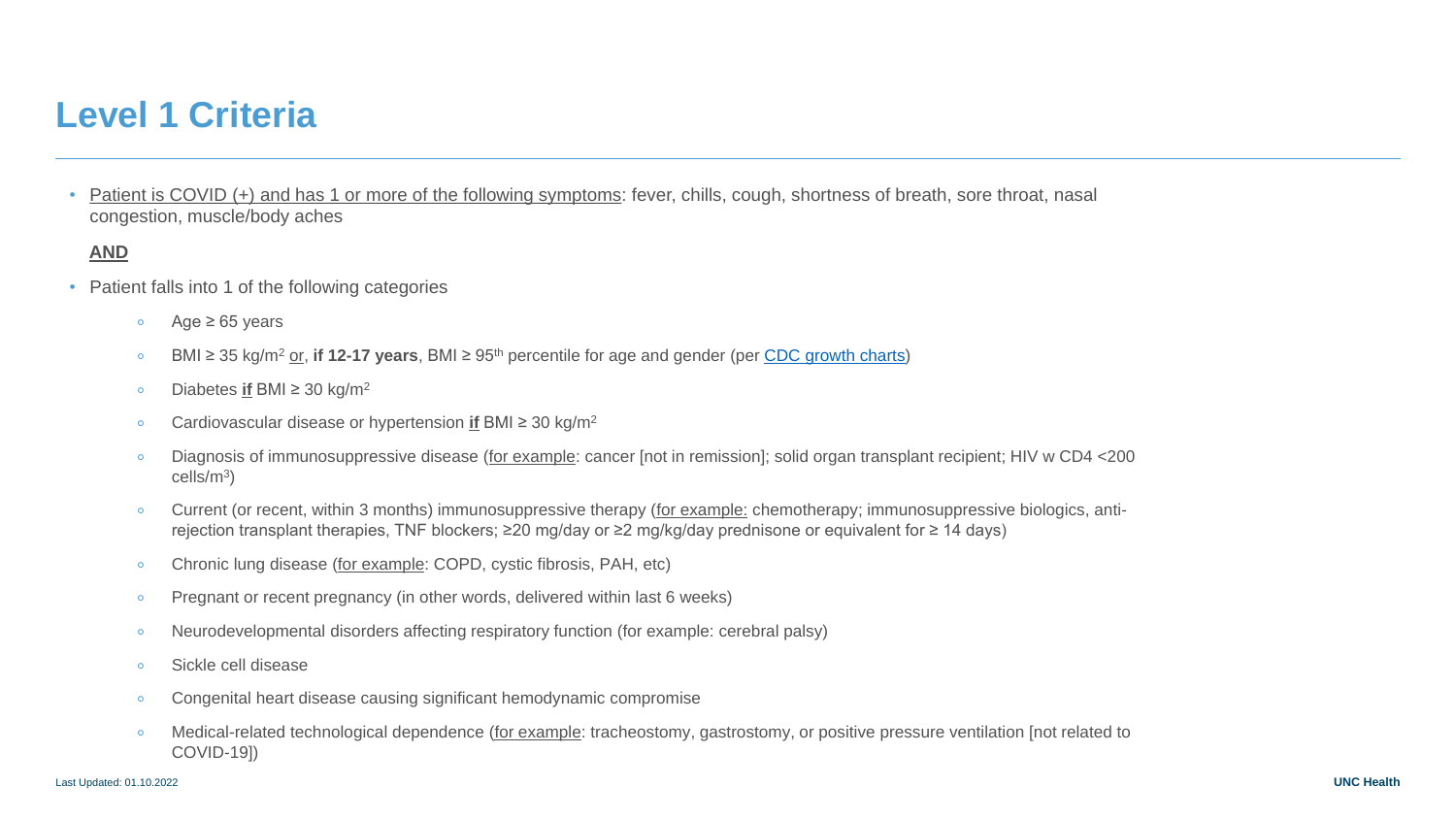## <span id="page-3-0"></span>**Level 2 Criteria**

Patient falls into one of the following groups:

- Unvaccinated and age ≥ 70 years
- Unvaccinated and BMI  $\geq$  40 kg/m<sup>2</sup>
- One of the following, without respect to vaccination status:
	- Age ≥ 80 years
	- [Severe chronic lung disease](#page-4-0)\*
	- [Severely immunocompromised](#page-4-0)\*

\*Requires screening by RN Coordinator team. See [screening questions](#page-5-0); if additional levels of screening are required, RN refers patient to Virtual Practice Provider team.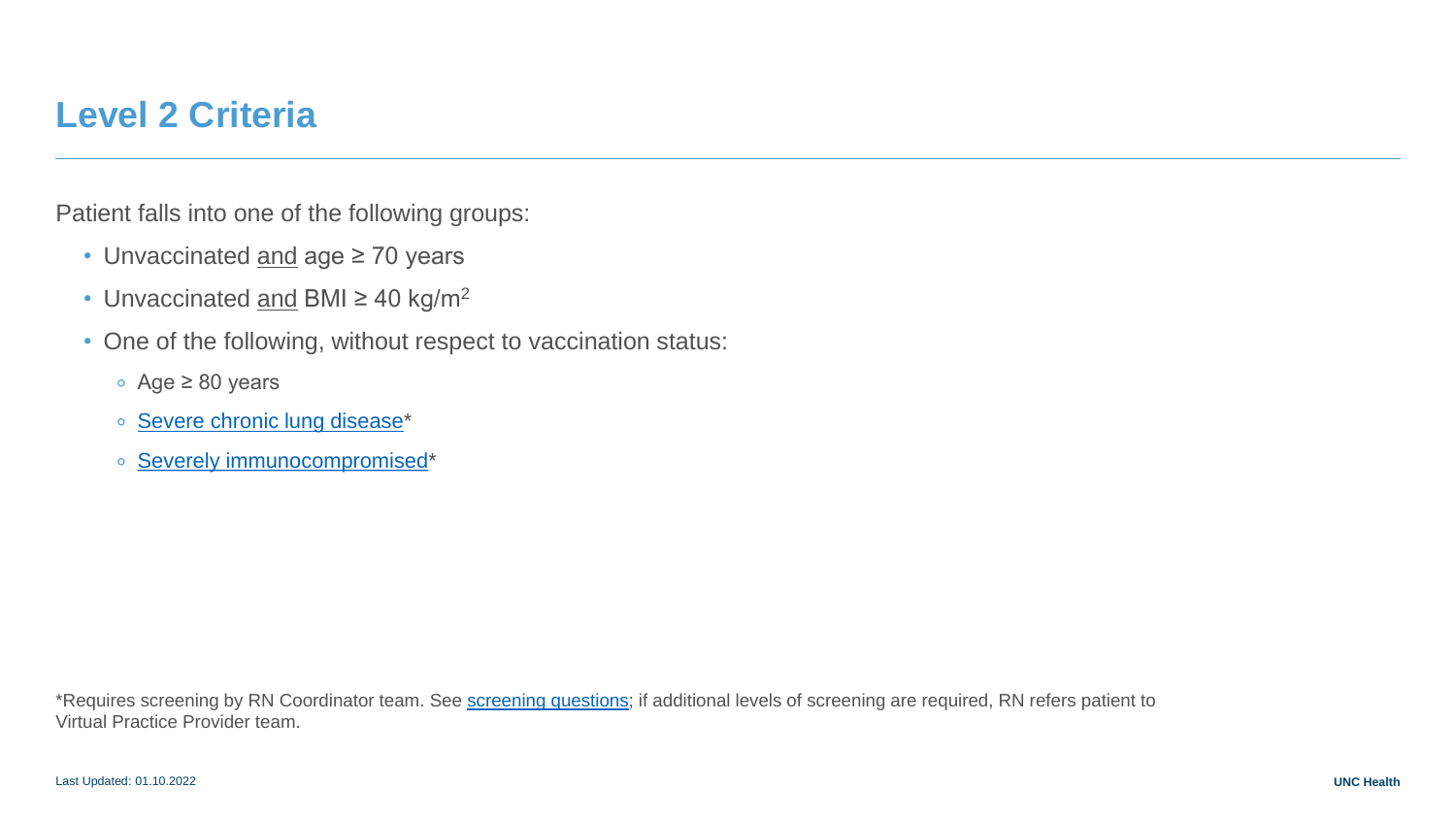## <span id="page-4-0"></span>**Definitions**

### **Severe Chronic Lung Disease\***

- Interstitial lung disease (including sarcoidosis)
- Pulmonary embolism
- Bronchopulmonary dysplacia
- Bronchiectasis (including cystic fibrosis)
- Severe COPD (GOLD Classification 3-4; GOLD groups C or D)
- Severe pulmonary hypertension (WHO Functional Class II IV)

### **Severely Immunocompromised\*,#**

- B-cell depleting therapy (for example: rituxumab, ocrelizumab, ofatumumab, alemtuzumab, mycophenolate) within the past 6 months
- Currently receiving BTK inhibitor therapy
- Receipt of Allo-HCT/Auto/CAR-T (for heme malignancies) and within 1 year of transplant
	- *Except Autologous HCT for multiple myeloma, then within 6 months of transplant*
- Active GVHD on at least 10mg/day prednisone for ≥ 14 days
- Multiple myeloma on anti-CD38a, anti-BCMA, or any non-maintenance therapy within the last 3 months
- ALL, B-cell malignancy on chemo/immunotherapy within the last 3 months
- Active CLL (not in remission)
- Solid organ transplant
	- *Within 6 months of transplant (or rejection treatment with antibody-based therapy) AND over 65*
	- *Lung transplant (or rejection treatment with antibody-based therapy) regardless of age or transplant date*
- Severe congenital immunodeficiency impacting B-cell function
- Other severe immunodeficiencies or contraindications to vaccination (due to allergy) to be reviewed on an individual basis

\* Requires screening by RN Coordinator team. See [screening questions](#page-5-0); if additional levels of screening are required, RN refers patient to Virtual Practice Provider team.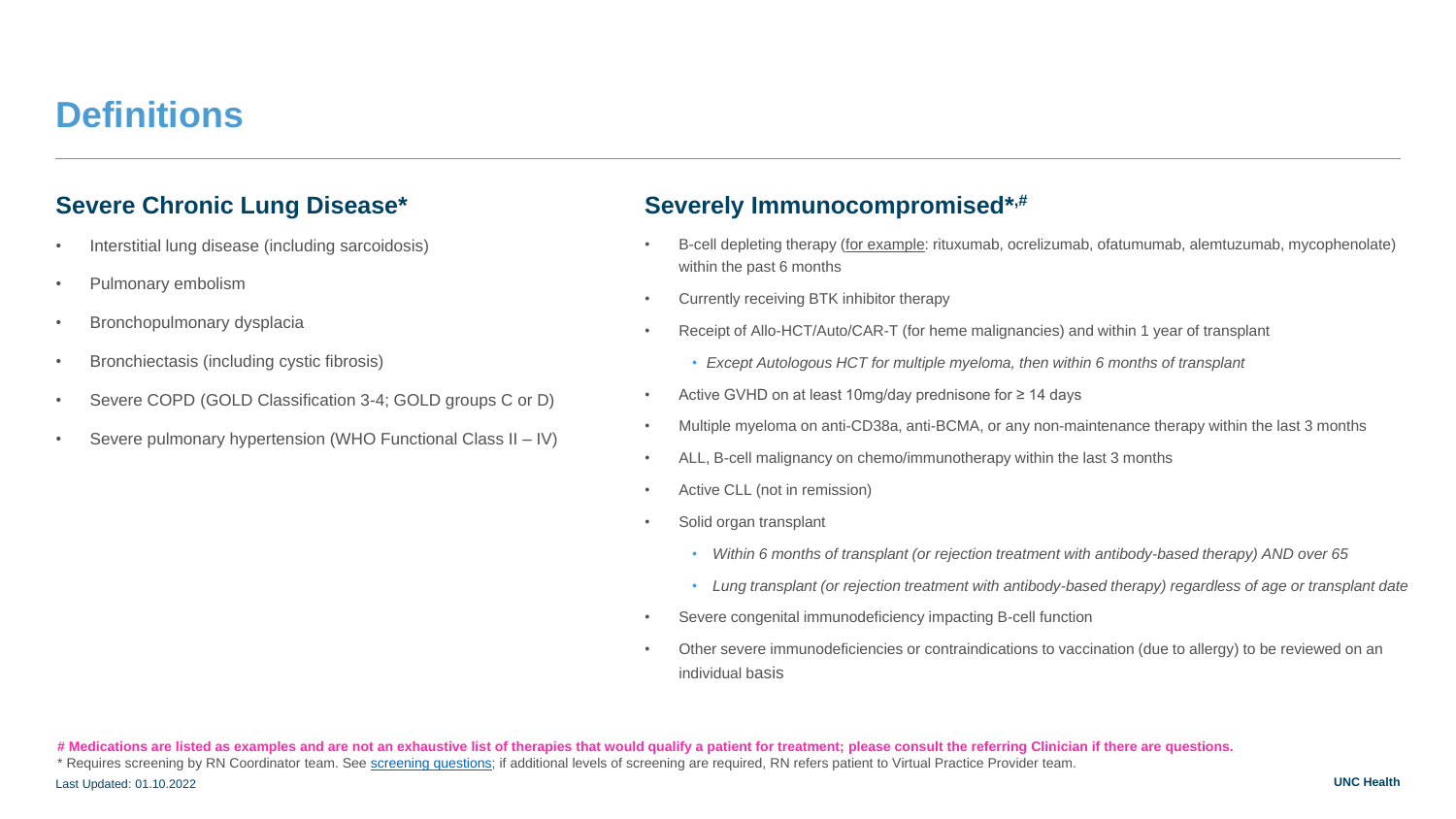# <span id="page-5-0"></span>**RN Coordinator Screening Questions (Level 2)**

- **Do you have a severe chronic lung disease that keeps you so short of breath that it is difficult for you to go places or requires you to be on oxygen:** {Yes/No/Na}
- **Severely immunocompromised:** {Yes/No/Na}
	- Have you had a solid organ transplant within the past 6 months?
	- Have you had a bone marrow transplant within the past year?
	- Have you had leukemia or lymphoma or multiple myeloma?
	- Are you receiving a medication prescribed by a Rheumatologist or other specialist to control an autoimmune condition like lupus? (for example: rituximab, ocrelizumab, ofatumumab, alemtuzumab, anifrolumab, mycophenolate, etc#)?
	- Were you born with a severe immunocompromising condition?

### **If additional levels of screening are required, RN refers patient to Virtual Practice Provider team.**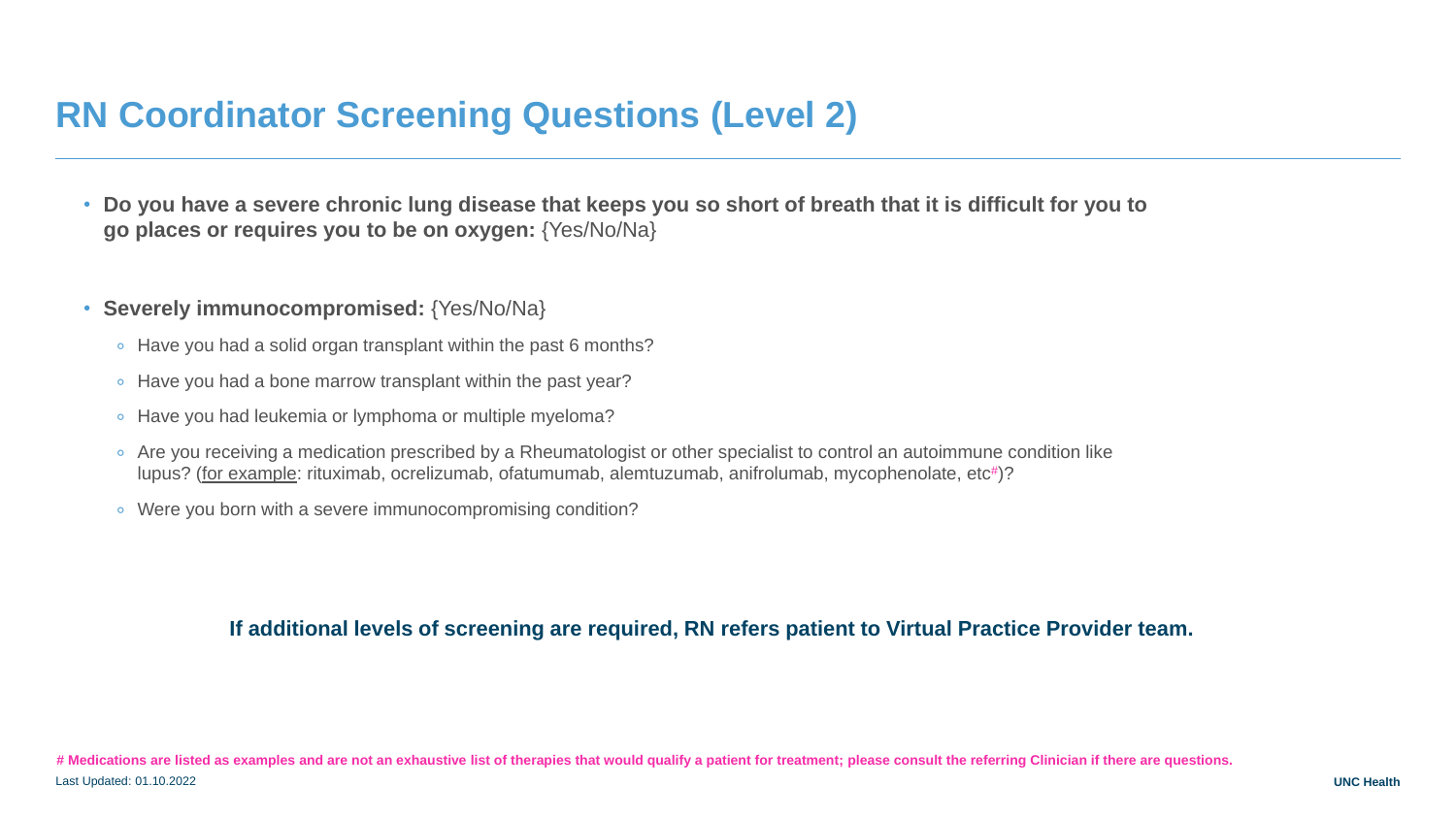## <span id="page-6-0"></span>**High-Risk Criteria for COVID-19 Progression**

### **Adult & Pediatrics (≥12 years, ≥40 kg)**

#### **Patient meets one or more of the following:\***

- Older age (eg, age ≥65 years)
- Overweight or obese (BMI ≥25 kg/m<sup>2</sup>*or*, **if 12-17 years**, BMI ≥ 95th percentile for age and gender per [CDC growth charts](https://www.cdc.gov/growthcharts/clinical_charts.htm))
- Chronic kidney disease *(for example, CrCl <60 mL/min)*
- Diabetes
- Cardiovascular disease, hypertension, or congenital heart disease causing significant hemodynamic compromise.
- Chronic lung disease *(for example, moderate-severe asthma, COPD, cystic fibrosis, PAH)*
- Pregnant or recent pregnancy *(in other words, delivered within last 6 weeks)*
- Sickle cell disease
- Neurodevelopmental disorders affecting respiratory function *(for example, cerebral palsy, etc)*
- Medical-related technological dependence *(for example, tracheostomy, gastrostomy, or positive pressure ventilation [not related to COVID-19])*
- Diagnosis of immunosuppressive disease *(for example, cancer [not in remission]; solid organ transplant recipient; HIV w CD4 <200 cells/m<sup>3</sup> )*
- Currently (or recent, within 3 months) receiving immunosuppressive treatment *(for example, chemotherapy; B-cell depleting therapy; steroid use at ≥20 mg/day or ≥2 mg/kg/day prednisone or equivalent for ≥ 14 days)*

#### *Additional guidance for pediatrics age 12-17 can be found [here](https://unchcs.intranet.unchealthcare.org/dept/Pharmacy/System%20PT/zCOVID%20Documents/Pediatric%20COVID-19%20monoclonal%20guidance.pdf).*

*\*Not all-inclusive; other conditions may apply, per physician discretion. Please refer to the [CDC site](https://www.cdc.gov/coronavirus/2019-ncov/need-extra-precautions/index.html) for additional information on high-risk factors.*